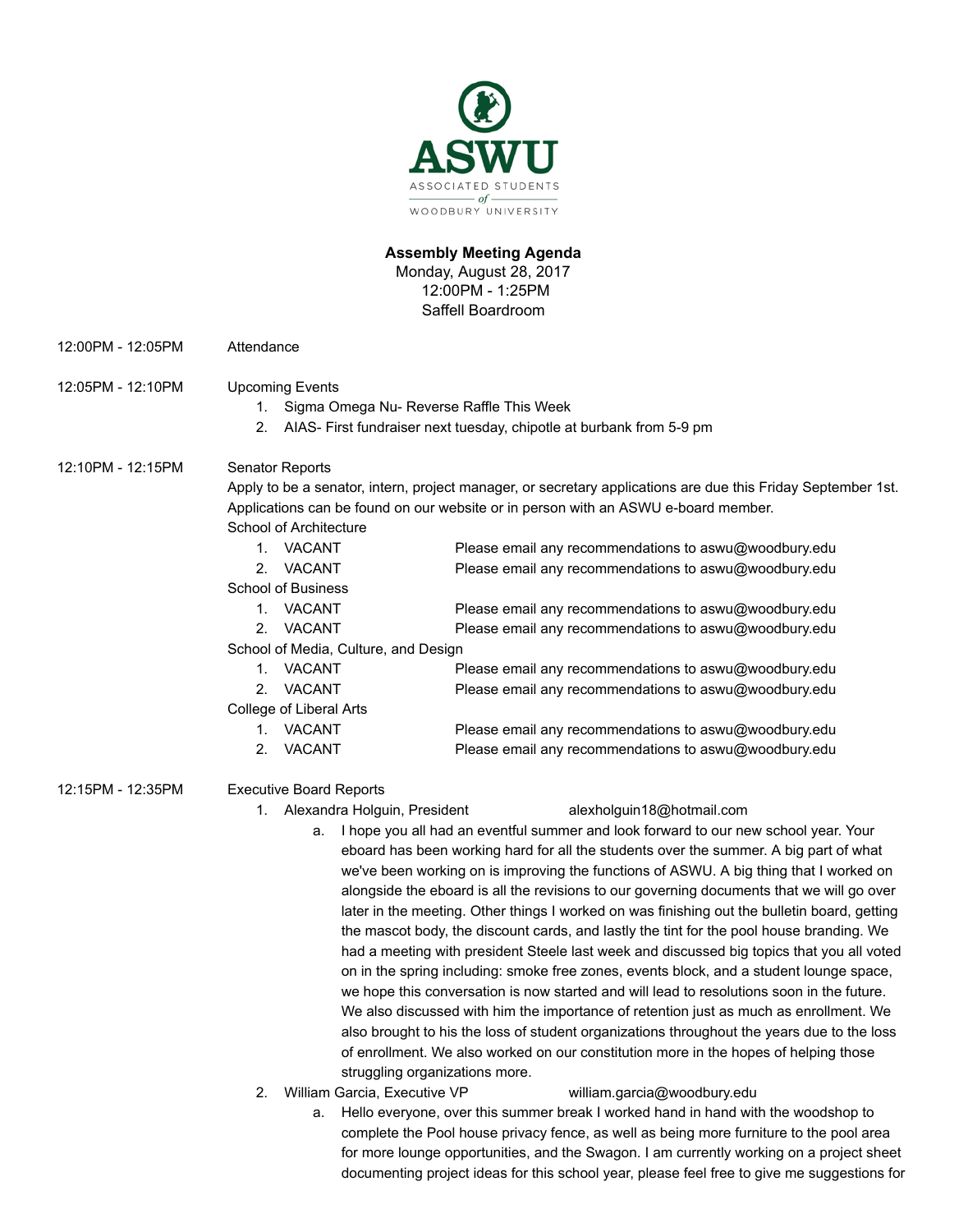projects you'd like to see. Other than that, this summer was mainly footwork, talking to the business office and meeting with maintenance and overseeing that projects get done. Please email me with your suggestions, thank you

- 3. Bennet Cariaga, VP of Finance bennet.cariaga@woodburyuniversity.edu
	- a. Hi everyone, I hope your summer and the first week of school has treated you all well. Over the summer, I worked towards making the OAC process a bit easier to understand. These changes included streamlining the OAC event application and many more. In the past, you would have to submit multiple forms for your events. Starting this semester, if you are planning to propose 5 events or less for funding, you will only submit one form.
	- b. OAC Eligibility. The following workshops and deadlines are important for your org's eligibility to receive OAC funding: 1) Attend one of Michelle Sidney's Student Org Training Sessions. 2) Attend one of the OAC Workshop Sessions. 3) Complete the OAC Contract by Thursday, September 7 before 5:00pm. 4) Complete the OAC Event Application by Friday, September 8 at 9:00pm. 5) Email your OAC Presentations to me and Marta by Friday, September 8 at 11:59pm. 6) Present at the OAC Meeting on Sunday, September 10, from 11:00AM to 3:00PM in this room, the Saffell Board Room. Please contact me if you have any questions. Thank you!
- 4. Marta Huo, VP of Student Orgs martahuo@yahoo.com
	- a. Hi everyone. Over the summer, Alex and I created a Bill of Rights. It was created for the main purpose of informing students about their rights and responsibilities with regards to conduct with advisors and more. Another important part in the bill of rights gives organizations a fighting chance when their organization is failing with funding help and check ins with myself and Michelle when this incurs. I also created a PowerPoint that we will be publishing soon that gives tips to maintaining an organization. For those of you that haven't renewed you org with Michelle yet, please do so. Thank you.
- 5. Adam Ramirez, VP of Marketing ramadam0@yahoo.com
	- a. Hey everyone. Over the summer I worked on the ASWU website and updated the organization's page with all active organization's latest contact information, as well as their respective logo and bio. If I missed you, or you would like to update your logo, meeting times, and/or your organization bio, please email me that information.
	- b. ASWU has provided bulletin boards in all restrooms on campus, for the sole purpose of posting up flyers. Please use push pins, do not use tape because it will rip off the cork.
	- c. Michelle Sidney will no longer be approving flyers. It will now be Sarah Tracy. Sarah and I will be at the OAC trainings. We will be implementing a new way to submit Flyers that include FREA's as well, just to make it easier for myself and Sarah. I will go into detail at the OAC trainings.
	- d. I also worked on the new ASWU swag that you may have seen around campus, we will be handing out free swag during our tabling days, every other wednesday starting next wednesday
- 6. Autumn Davis, VP of Student Life autumntai096@gmail.com
	- a. CAB event overview for fall: We will be having CAB and get it's of course! Our first one is this Wednesday: we will be having survey's for our upcoming "drive in" movie night on September 8th! We'll also be having labor day snacks for participating! Hope t see y'all there! And of course, we'll be planning atmosphere, late night breakfast, winter festival, stressbusters and other events! It's gonna be a fun semester!
	- b. Atmosphere: We will be bringing atmosphere back to the CLUBS! Join us on October 13th at Project LA in Hollywood! More details to come.
	- c. Winter festival collab: I emailed some orgs already about winter festival collabing, so that you can add it to your OAC presentations. If you didn't receive an email and want to collab, just send me an email- my email is on the agenda!

## 12:35PM - 12:40PM Advisor Report

### 1. Mauro Diaz mauro.diaz@woodbury.edu

- a. Mauro is no longer interim he is now officially Dean of Student Affairs.
- b. Water stations are throughout campus, stay hydrated during this heat period.
- c. South hall residents, woodys cafe will be open 24/7 as a cooling station.